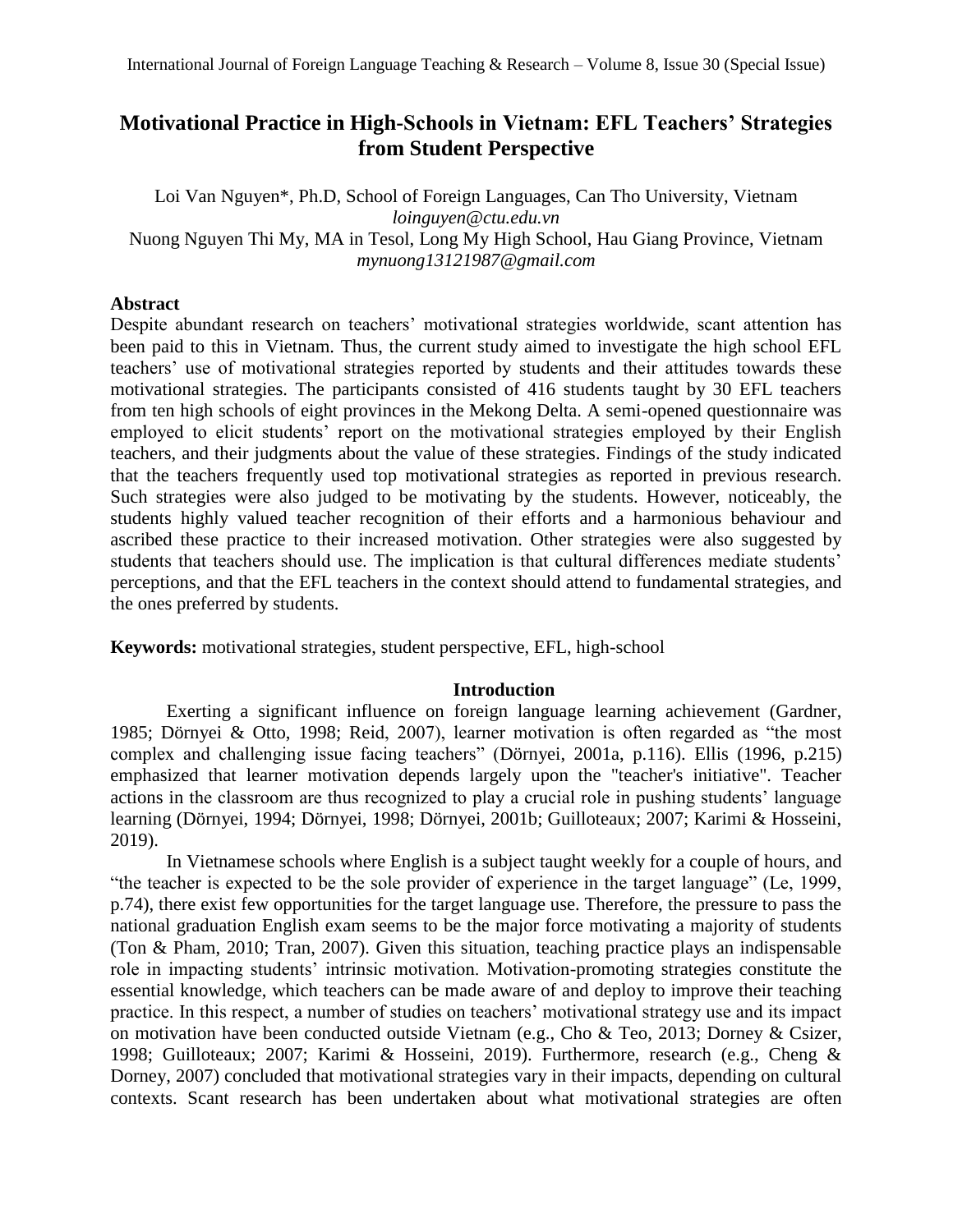employed in the Vietnamese EFL classroom, and how such strategies are perceived by students. Therefore, a study that focuses on exploring these issues is still worthwhile since its results could provide further corroborating evidence and offer useful implications for improving English teaching in the local context. The following questions were investigated:

1.What motivational strategies are often used by Vietnamese EFL high-school teachers as reported by their students?

2.What strategies are perceived to be important by students? Are their attitudes different in terms of gender, learning experience and grade-levels?

3.Is there a match between reported motivational strategies and students' rating of their importance?

# **Literature Review**

# **Teacher motivational strategies and their impact on learner motivation**

Motivational strategies (MS) are widely described by many researchers. Dörnyei (2001a) view MS as motivational influences deliberately used to obtain the long-term positive outcomes. Guilloteaux and Do¨rnyei (2008, p.57) conceptualize MS as "instructional interventions applied by the teacher to elicit and stimulate students' motivation".

A variety of MS have been proposed for application in language classrooms (Ruesch, Brown, & Dewey, 2011). By synthesizing theories of motivation, Oxford and Shearin (1994) suggested practical implications for teachers. William and Burden (1997) further suggested 12 strategies that teachers could use to motivate their students. However, Dörnyei's (1994) work lays a foundation for developing a conceptual framework of MS. The researcher described a three-level model of second language motivation: language, learner, and learning environment. The elements respectively specify the values and attitudes that a society, including its people, attaches to the target language; "the need for achievement and self-confidence", and the factors relevant to a classroom setting such as course materials, teacher, and group dynamics (Cited in Dörnyei & Csizer, 1998, pp. 206-207). On this ground, Dörnyei and Csizer (1998) developed a questionnaire and collected data from 200 Hungarian teachers of English about their perspectives on the importance of MS in the classroom and the frequency with which they employed these strategies. This empirical study offers strong evidence for a motivational framework known as the 'Ten Commandments of Motivation'. These ten macro-strategies include clusters of specific techniques for motivating language learners, as cited below in descending order of importance according to the researchers.

- 1. Set a personal example with your own behaviour.
- 2. Create a pleasant, relaxed atmosphere in the classroom.
- 3. Present the tasks properly.
- 4. Develop a good relationship with the learners.
- 5. Increase the learners' linguistic self-confidence.
- 6. Make the language classes interesting.
- 7. Promote learner autonomy.
- 8. Personalize the learning process.
- 9. Increase the learners' goal-orientedness.
- 10. Familiarize learners with the target language culture.
- (Dörnyei & Csizer, 1998, p.215)

Over the decades, research worldwide has indicated a substantial effect of teacher motivational behaviours on student motivation and language learning, and several studies draw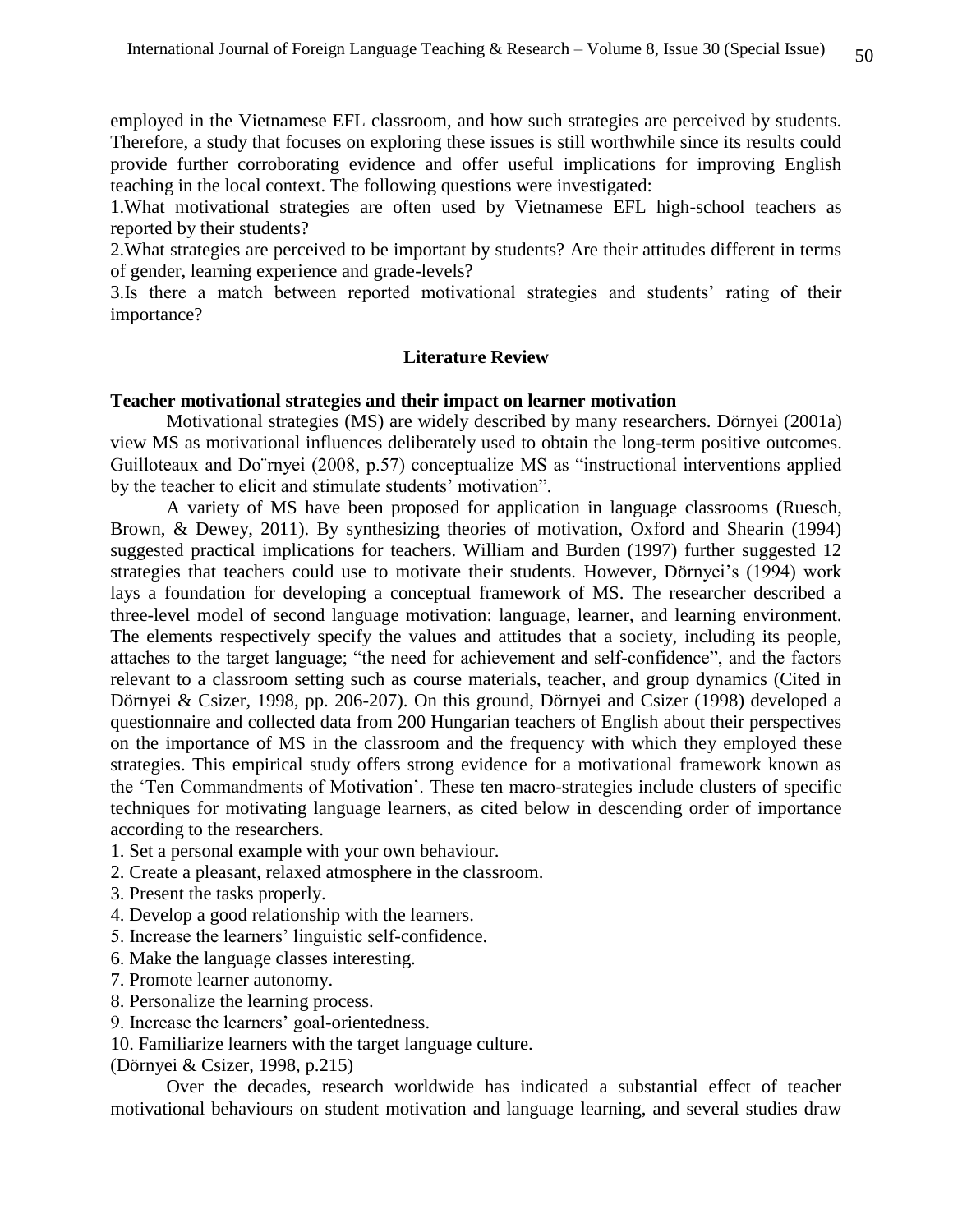on the ten macro-strategies presented above in different contexts to explore the effect (Alrabai, 2016; Dörnyei, 2001a; Dörnyei, 2001b; Guilloteaux 2007; Karimi & Hosseini, 2019; Moskovsky, Alrabai, Paolini, & Ratcheva, 2013). For example, Guilloteaux (2007) reported a study that involved 27 EFL teachers from 20 different middle schools in South Korea and 1300 students. The teachers' motivational strategies were assessed by the Motivation Orientation of Language Teaching scheme based on Spada and Frohlich (1995). The students' motivation was measured by a self-report questionnaire. This study concluded that the students' motivated learning behaviours and their motivational state increased due to the teachers' use of motivational strategies. Cho and Teo (2013) similarly found that Thai English-as-an-international-language teachers in all governmental secondary schools practised 28 MS, and their Grade-9 students' motivation was enhanced. This in turn has led to their achievement in the target language. Moskovsky et al. (2013) further confirmed the effect of teacher motivational practice on students' motivation with an experimental study. Fourteen EFL teachers and 296 EFL learners with different levels of study (from secondary to tertiary) and different levels of English proficiency (beginner, intermediate, and advanced) in Saudi Arabia participated in the study. Ten preselected motivational strategies were employed in the experimental group over an 8-week period. The results of the pre- and post-versions of a questionnaire indicated that the experimental group increased motivation in learning English due to teachers' motivational behaviours.

#### **Teacher and student perceptions of motivational strategies**

Given the relationship between teacher motivational practice and student motivation, it is essential to understand how teachers and students react to motivational strategies. Research in this strand has also revealed varied teacher and student perceptions about the importance relative to the frequency of teachers' motivational practice.

Regarding teacher perceptions and practice, Cheng and Dörnyei (2007) explored the MS used by 387 Taiwanese EFL teachers of various institutional backgrounds. Using a survey of 48 motivational strategies drawn from Dörnyei's (2001b) list, clustered into ten macro-strategies, the researchers found that the ten macro-strategies were employed in the following descending order of frequency: (1) Setting a good personal example, (2) Recognizing learners' effort and success, (3) Encouraging self-confidence, (4) Generating a relaxing class atmosphere, (5) Presenting appropriate tasks, (6) Promoting goal-oriented learning, (7) Providing stimulating learning tasks, (8) Familiarizing learners with L2 cultural background and values, (9) Encouraging group cohesiveness and group norms, and (10) Promoting learner autonomy. The study confirmed top five rated motivational strategies as reported in Dörnyei and Csizer's (1998) study such as (1), (3), (4), and (5). It further revealed that the teachers perceived importance of strategies (7) and (8), relative to their underutilization. Likewise, Alqahtani (2016) made a survey of 117 EFL teachers in the Arabian context, confirming that (1) and (3) were among the top ones. In contrast, strategies rated low such as (8) and (10) in Dörnyei and Cheng's (2007) study were rated as top important ones, very much like that reported in Dörnyei and Csizer's (1998) study.

In terms of teachers' versus students' perceptions, a major study was conducted by Ruech, Bown and Dewey (2011) which engaged 126 students from North America enrolling in various foreign language courses, and 30 instructors of corresponding languages at Brigham Young University in responding to a questionnaire of 51 micro-strategies based on Dörnyei and Csizer (1998). The study results showed that some similarities existed in the perceived importance of some strategies, while perceptions of some other strategies were culturally different. The teachers generally agreed that teacher personal behaviour, rapport with students, a relaxing climate, building self-confidence, and proper presentation of tasks were the top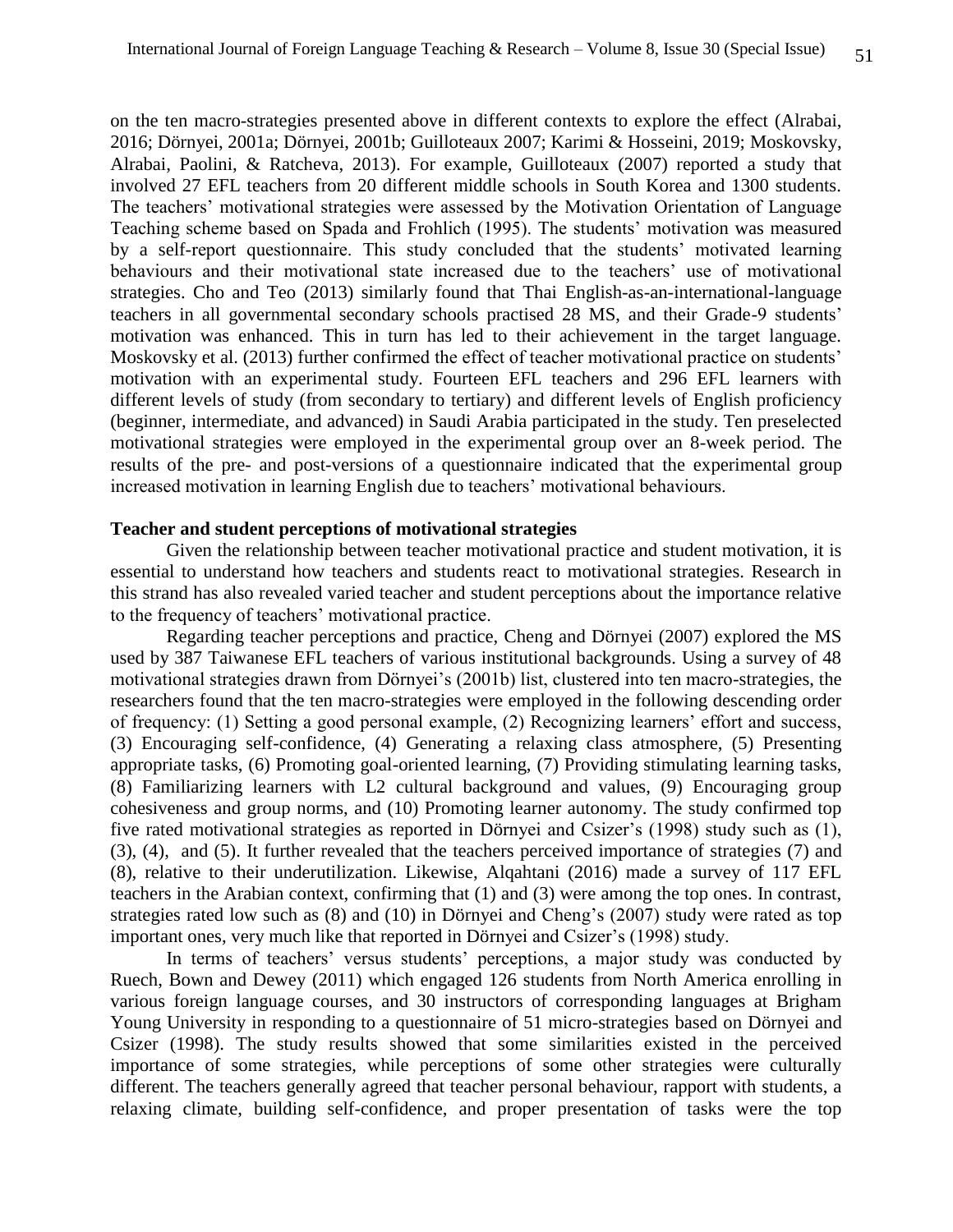motivational strategies. This finding confirms the importance of these strategies in the list of Dörnyei and Csizer (1998). In comparing the teachers' and students' perceptions, Ruech et al. (2011) found that the teachers and students exhibited significant perceptual differences in strategies related to presenting tasks, encouraging efforts and avoiding student/social comparison. The teachers tended to rate efforts more importantly than the students did, while they rated tasks as having a lower motivational force than the students did. The students also found open comparisons demotivating whereas the teachers rated this strategy as an important one. Additionally, the students appreciated teachers' setting a positive behaviour, presenting tasks properly, and dedication and willingness to develop a good relationship with students more than recognizing their efforts which was conversely considered motivating by Taiwanese teachers. The authors concluded that there is a need to include students' perspectives on MS. Furthermore, Al-Shehri and Etherington (2017) found a discrepancy between teachers' and students' beliefs about classroom motivation in the Saudi Arabian context. The teachers held on to the belief that strategies that support students' academic achievement are motivating, while their students reported strategies related to actual social learning process such as participation and interaction actually motivated them. Besides, Bernaus and Gardner (2008) noted that EFL secondary school teachers preferred traditional strategies to innovative ones, which made students more aware of traditional than innovative strategies, whereas Cho and Teo (2013) found that students preferred innovative MS to traditional ones.

To sum up, research has up-to-date revealed the impact of teacher motivational practice on students' motivation; the similarities and differences in teacher and student perspectives on MS. There is evidence that cultural contexts play a role in teachers' and students' perspectives on what motivates learning. Besides, different academic environments may exert different influences on teachers' classroom decisions relative to their students' characteristics and preferences. In the EFL context of Vietnam, research on teachers' MS remains a gap to be filled. For this reason, the current study seeks to expand knowledge by examining EFL teachers' MS from the perspective of Vietnamese high-school students only. This could be considered as a learner-centred approach, emphasizing students' voice in informing classroom teaching.

# **Research Method**

#### **Design**

The current study is descriptive in nature, using a semi-structured questionnaire to collect data. The participants were invited to participate in responding the questionnaire through convenience sampling. This method was used due to the availability of the school population we had access to. The questionnaire was administered to students with the help of colleagues working at different high schools in the Mekong Delta.

# **Sample**

A total of ten high schools of eight provinces in the Mekong Delta of Vietnam were approached through our network with high-school teachers. 416 students were selected from the classes of 30 teachers of English from these schools. These students included 171 males and 245 females. Of the total, 214 students were in Grade 10, 127 in Grade 11 and 75 in Grade 12. 42.3% students started to learn English from Grade 3, and 57.7% from Grade 6. The average class time per week was two hours, and classroom activities were largely based on the English textbooks designed by the Ministry of Education and Training.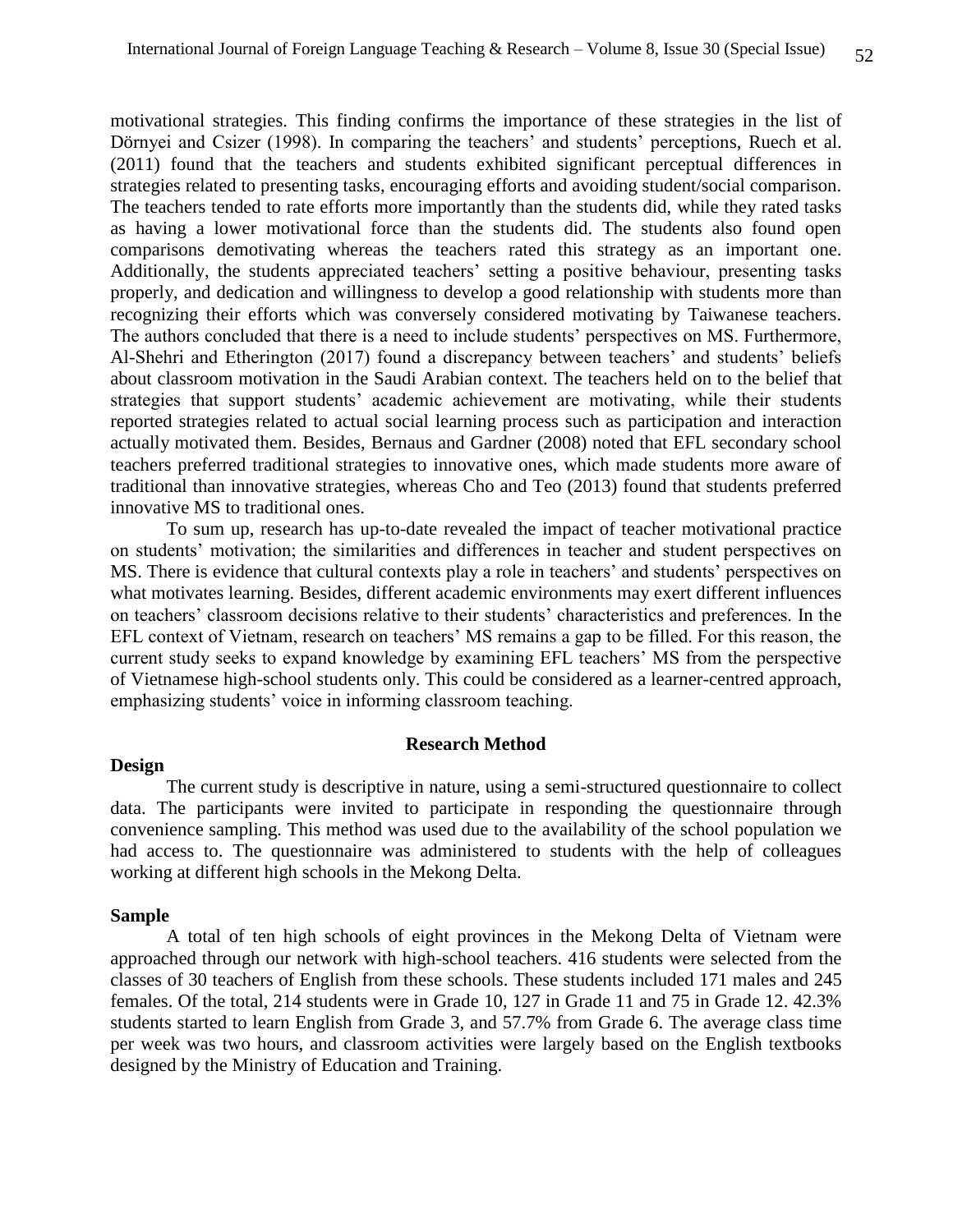#### **Instruments**

Questionnaire was used as the instrument for collecting data, an appropriate and useful one for eliciting information on attitude, motivation or opinion (McMillan, 2001). The questionnaire comprised 32 strategy items adapted from Dörnyei and Cheng's (2007) 48-item original questionnaire based on item relevance to the context of Vietnam. Most of them were rephrased and then translated into Vietnamese. Two new items were added, namely "Teacher encourages students to learn from classmates in small groups." (item 26) and "Teacher arranges groups appropriately for particular tasks." (item 29). A five-point scale applied to the practice frequency and importance level. The overall alpha reliability coefficient of the questionnaire was .89.

The questionnaire also included 4 open-ended questions to explore students' thinking further. One question was to ask students to report on other strategies than the ones listed that their teachers used. Another asked them to write down which strategies (the corresponding numbers) listed in the questionnaire made them feel motivated to study English. Another focused on what they think teachers should do to motivate them in studying English. The last item asked them to judge whether they generally felt motivated in their English classes. The ten macrostrategies are presented in Table 1 below.

| Number        | Macro strategy                                     | Items          |
|---------------|----------------------------------------------------|----------------|
|               | Showing harmonious behaviour                       | 1, 3, 9, 24    |
|               | Recognizing students' efforts                      | 5, 19          |
|               | Promoting learners' self-confidence                | 7, 27, 32, 33  |
|               | Generating a pleasant classroom climate            | 2, 8, 13, 29   |
|               | Presenting tasks properly                          | 12, 16, 22     |
| $\mathfrak b$ | Increasing learners' awareness of goal setting     | 15, 21         |
|               | Making learning tasks simulating                   | 4, 6, 10, 25   |
| 8             | Familiarizing learners with English-related values | 11, 14, 20, 30 |
|               | Promoting group cohesiveness and group norms       | 18, 23, 26, 34 |
| 10            | Promoting learner autonomy                         | 17, 28, 31     |

**Table 1.** *Questionnaire items clustered into ten teacher motivational macro-strategies*

#### **Data collection procedure**

Before being administered on site, the Vietnamese questionnaire was checked by two experts and piloted for wording clarity. To collect data, first, the participants were briefly informed of the study purpose. Then, the questionnaire was delivered, and the participants were allowed to complete it at home so that they had enough time for reading, thinking, and recalling. They were asked to return the questionnaire the following day.

#### **Data analysis**

Data were entered into SPSS for analysis of descriptive statistics. Inferential statistics such as independent sample t-test and ANOVA test were employed to compare the differences in students' perceptions before the assumption about normal distribution was checked.

#### **Results**

# **Vietnamese EFL high school teachers' use of motivational strategies**

From students' report, as presented in Figure 1*,* the overall mean score of teacher use of motivational strategies in the high school EFL classroom was  $M = 3.43$  (SD = .55). This score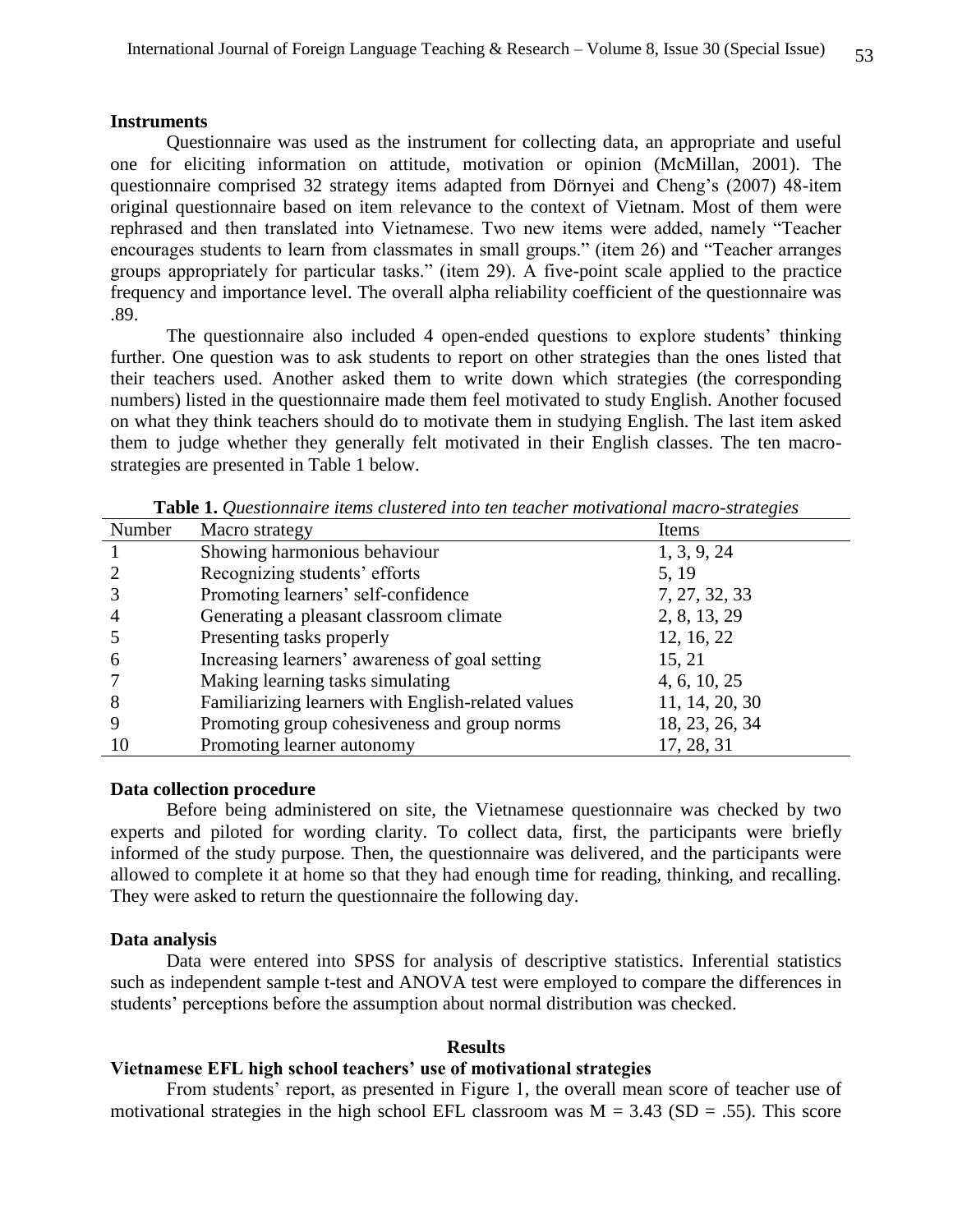indicates that strategies above the mean were more regularly used and the ones below were less often used.

| $\ldots$                                                  |     |      |      |             |     |  |
|-----------------------------------------------------------|-----|------|------|-------------|-----|--|
| <b>Macro-strategies</b>                                   | N   | Min. | Max. | <b>Mean</b> | SD. |  |
|                                                           |     |      |      |             |     |  |
| Recognizing student efforts                               | 416 | 1.00 | 5.00 | 3.90        | .78 |  |
| Showing proper teacher behaviour                          | 416 | 1.75 | 5.00 | 3.77        | .63 |  |
| Promoting learners' self confidence                       | 416 | 1.25 | 5.00 | 3.75        | .67 |  |
| Presenting tasks properly                                 | 416 | 1.00 | 5.00 | 3.59        | .71 |  |
| Creating a pleasant classroom climate                     | 416 | 1.50 | 5.00 | 3.47        | .70 |  |
| Promoting group cohesiveness and norms                    | 416 | 1.00 | 5.00 | 3.35        | .77 |  |
| Promoting learner autonomy                                | 416 | 1.00 | 5.00 | 3.33        | .75 |  |
| Increasing learner awareness of setting goals             | 416 | 1.00 | 5.00 | 3.25        | .90 |  |
| Making learning tasks stimulating                         | 416 | 1.25 | 5.00 | 3.24        | .76 |  |
| Familiarizing learners with English-related 416<br>values |     | 1.00 | 5.00 | 2.86        | .74 |  |

**Table 2.** *Macro-strategies used by Vietnamese EFL high school teachers*

Accordingly, five most regularly used macro-strategies were recognizing students' efforts  $(M = 3.90, SD = .78)$ , showing harmonizing teacher behaviour  $(M = 3.77, SD = .63)$ , promoting learners' self-confidence ( $M = 3.75$ ,  $SD = .67$ ), creating a pleasant classroom climate ( $M = 3.47$ ,  $SD = .70$ ), and presenting tasks properly (M = 3.59, SD = .71). Strategies such as promoting group cohesiveness and group norms ( $M = 3.35$ ,  $SD = .78$ ), promoting learner autonomy ( $M =$ 3.33,  $SD = .75$ ), increasing learners' awareness of setting goals ( $M = 3.25$ ,  $SD = .90$ ), making the learning tasks stimulating  $(M = 3.24, SD = .76)$  were less often practiced. Familiarizing learners with English-related values ( $M = 2.86$ ,  $SD = .74$ ) were the least employed by the teachers.

Data from open-ended questions further showed that games, music, videos, pictures and bonus marks were other strategies that their teachers used in their classes to motivate them in studying English.

### **Students' attitudes towards motivational strategies**

The overall mean score of students' attitudes towards the importance of teacher motivational strategies was relatively high ( $M = 3.78$ , SD = .46). This may suggest that the students tended to think that teacher motivational practice was relatively important in their English learning. The importance rank of each macro-strategy was further presented in the table below in descending order.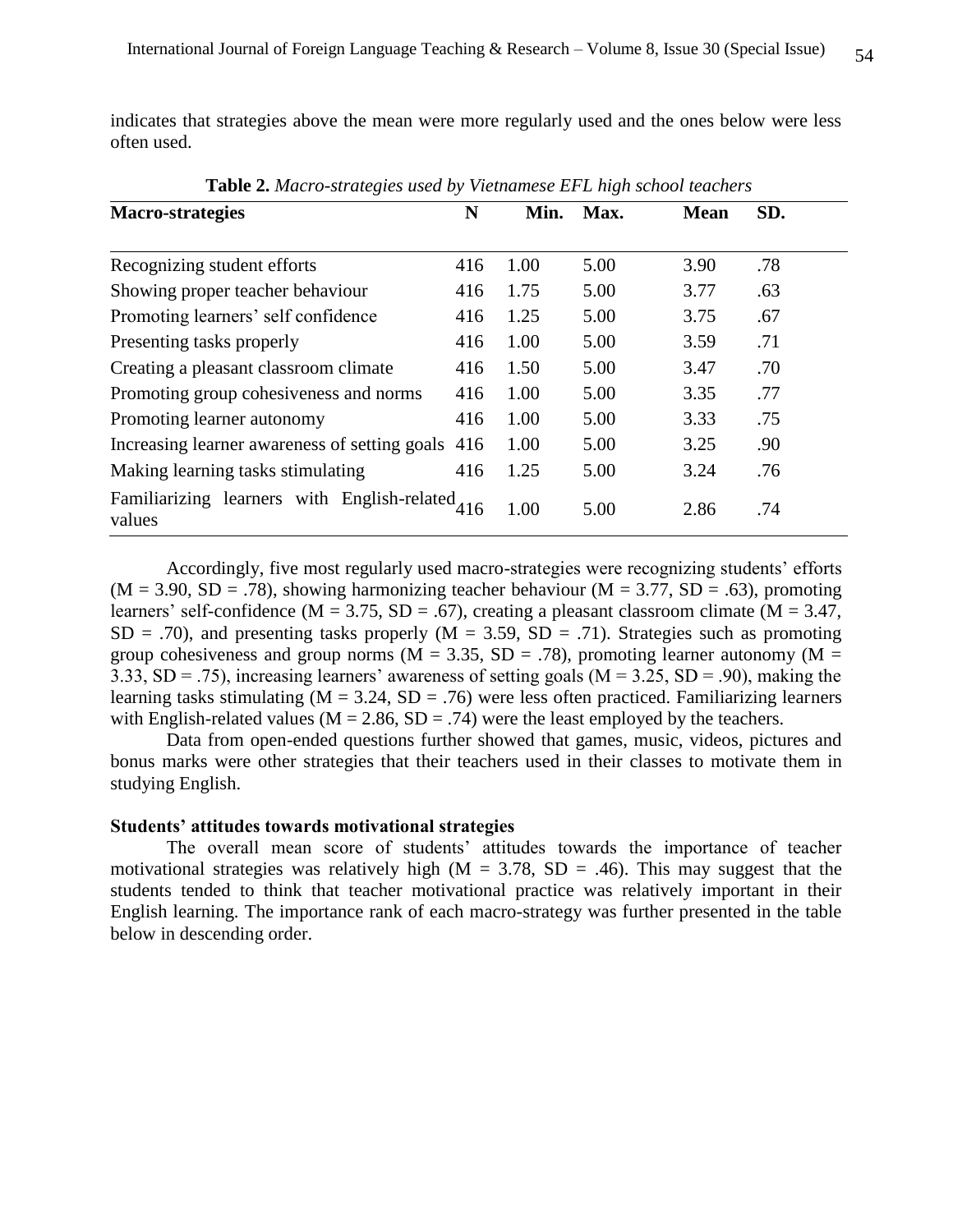| <b>Macro-strategy</b>                              | <b>Mean</b> | SD. | Rank |
|----------------------------------------------------|-------------|-----|------|
| Recognize students' efforts                        | 4.19        | .70 | #1   |
| Promote learners' self-confidence                  | 4.01        | .56 | #2   |
| Show proper behaviour                              | 3.96        | .60 | #3   |
| Present tasks properly                             | 3.78        | .65 | #4   |
| Make learning tasks stimulating                    | 3.75        | .66 | #5   |
| Promote group cohesiveness and group norms         | 3.70        | .65 | #6   |
| Increase learners' awareness of setting goals      | 3.68        | .79 | #7   |
| Create a pleasant classroom climate                | 3.67        | .68 | #8   |
| Promote learner autonomy                           | 3.61        | .68 | #9   |
| Familiarize learners with English - related values | 3.55        | .78 | #10  |

**Table 2.** *Students' rating of importance of motivational macro-strategies in descending order*

(1=not important, 5=very important)

It is obvious that the three most crucial macro-strategies were related to learner affective concerns, i.e. the needs for being recognized (#1), feeling encouraged and safe (#2), and the harmonious behaviour of teachers (#3), who are traditionally regarded as an authority in the Vietnamese culture. A look at the results of specific strategies further showed that 'Teacher shows enthusiasm for teaching English' was rated top  $(M = 4.47, SD = .72)$ , followed by 'Teacher makes sure grades reflect students' efforts and hard work' (M = 4.26, SD = .90). Methodology-related strategies regarding task design and presentation (#4 and #5) and grouping (#6) were considered less important. The students rated the need for autonomy and getting to know about English cultural values (# 7 and #9) the lowest importance.

# **Difference in students' attitudes by gender, students' learning experience, school area and grade levels**

Regarding the mediation of gender, grade, school area and students' experience with English study, the Independent sample t-test and ANOVA results showed that there was no statistically significant difference in students' attitudes in terms of gender ( $t = -.34$ ;  $p = .73$ ), students' classroom experience in terms of starting year of exposure to English (primary or secondary school) (t = .74; p = .46), and grade (10, 11, & 12) ( $F = 1.39$ ; p = .25). On the other hand, Table 3 indicated a significant difference existed between the attitudes of students in the urban area and those in the rural area ( $t = 3.47$ ;  $p = .001$ ). City students attached a higher value to motivational strategies than countryside students in regards to three macro-strategies, namely promoting learner autonomy, creating a pleasant classroom climate, and making learning tasks stimulating.

**Table 3.** *The p-value and mean difference of importance by living area*

| Dimension   | Macro-strategies                                     | D-    | Mean            | Mean            |
|-------------|------------------------------------------------------|-------|-----------------|-----------------|
|             |                                                      | value | (Urban)         | (Rural)         |
| Living area | Promote learner autonomy                             | .000  | $3.75(SD=.64)$  | $3.46$ (SD=.69) |
|             | classroom .002<br>pleasant<br>Create<br>a<br>climate |       | $3.77(SD=.66)$  | $3.57(SD=.69)$  |
|             | Make learning tasks stimulating                      | .003  | $3.84$ (SD=.61) | $3.65$ (SD=.70) |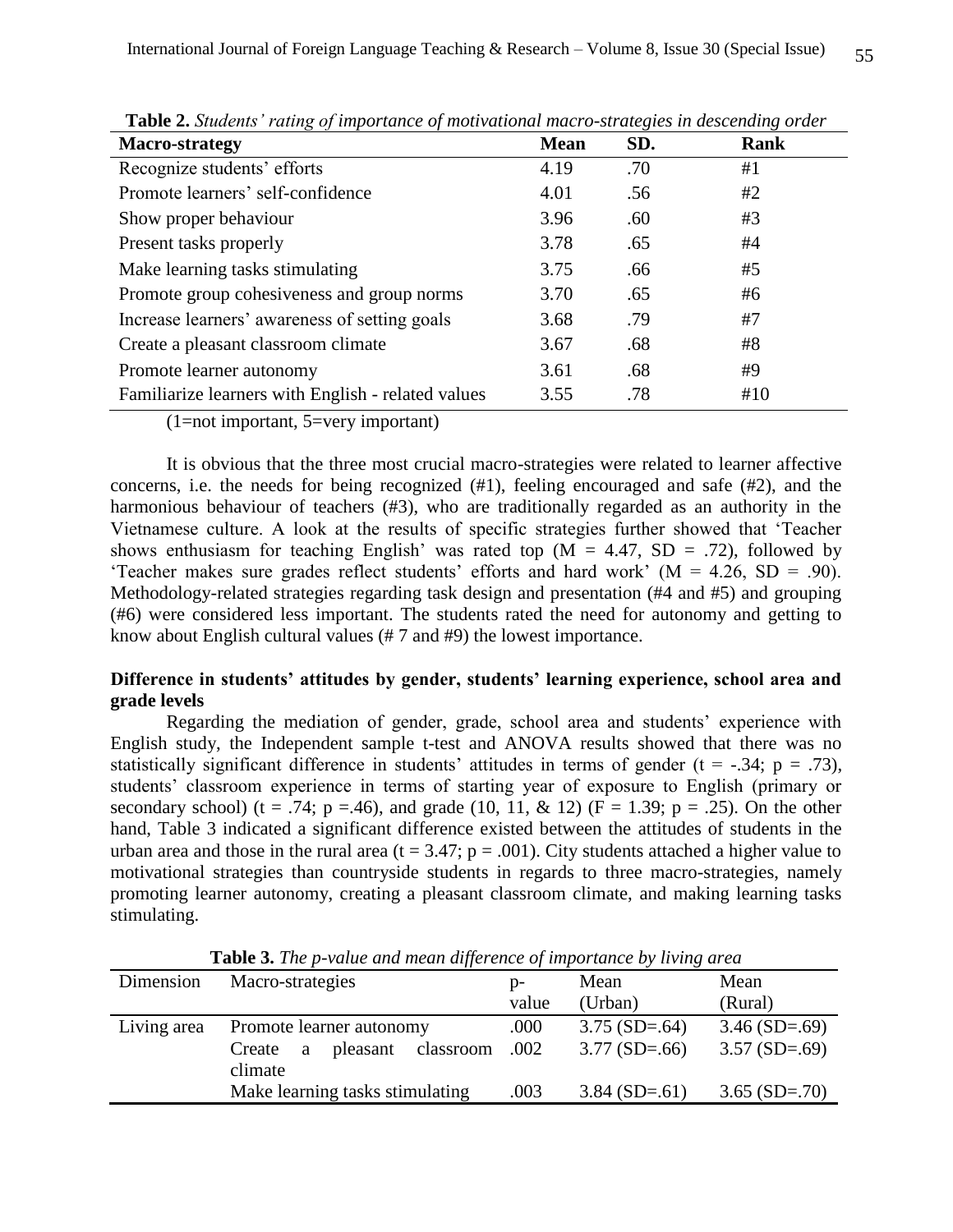Most of the students felt motivated by their teachers' motivational practices. Specifically, 199 out of 214 (93%) students in Grade 10 felt motivated; 84.3% students in Grade 11 (107 out of 127 students), and 53.3% twelfth graders (40 of 75) responded that they were motivated in English lessons. Additionally, based open-ended questions, more than half of the students (53.6%) reported feeling more motivated in learning English if their teachers are nice, friendly, and humorous because this creates an enjoyable atmosphere in the class.

Together with the data presented above, it is concluded that a positive attitude existed towards the motivational strategies used by the high school teachers. The students in general felt the importance of motivational strategies.

#### **Match between teacher motivational strategies and students' rating of importance**

Table 4 presents teacher motivational practice frequency rank order and the students' importance ranking. Apparently, most of the macro-strategies frequently applied by the teachers were also considered vital to be motivating by their students. The pattern of perception is that all of the strategies were rated to be more important relative to the teachers' utilisation of the strategies. When subtracting the importance means from the practice means (see Dörnyei and Cheng, 2007), the results showed that all the mean differences were positive.

| <b>rapic +.</b> The importance and prequency orders of macro-strategies reported by statents |            |          |            |  |
|----------------------------------------------------------------------------------------------|------------|----------|------------|--|
| Macro-strategy                                                                               | Importance | Practice | Mean       |  |
|                                                                                              | Rank       | Rank     | difference |  |
|                                                                                              | (Mean)     | (Mean)   |            |  |
|                                                                                              |            |          |            |  |
| Recognize students' efforts                                                                  | 1(4.19)    | 1(3.90)  | 0.29       |  |
| Promote learners' self-confidence                                                            | 2(4.01)    | 3(3.75)  | 0.26       |  |
| Show harmonious behaviour                                                                    | 3(3.96)    | 2(3.77)  | 0.19       |  |
| Present tasks properly                                                                       | 4(3.78)    | 4(3.59)  | 0.19       |  |
| Make learning tasks interesting                                                              | 5(3.75)    | 9(3.24)  | 0.51       |  |
| Promote group cohesiveness and group norms                                                   | 6(3.70)    | 6(3.35)  | 0.35       |  |
| Increase learners' awareness of setting goals                                                | 7(3.68)    | 8 (3.25) | 0.43       |  |
| Create a pleasant classroom climate                                                          | 8(3.67)    | 5(3.47)  | 0.20       |  |
| Promote learner autonomy                                                                     | 9(3.61)    | 7(3.33)  | 0.28       |  |
| Familiarize learners with English-related values                                             | 10(3.55)   | 10(2.86) | 0.69       |  |

**Table 4.** *The importance and frequency orders of macro-strategies reported by students*

Noticeably, recognizing students' efforts was ranked top in accelerating students' learning motivation. Promoting self-confidence stood at the second position, and teacher behaviour ranked the third. However, the strategy that the teachers often created a pleasant classroom climate was ranked eighth, which suggests that it was considered not very important in motivating them. 'Making learning tasks interesting' was perceived to cause motivation, but were almost least practiced in the classroom. Familiarizing with English-related values was the least important and practiced. Spearman's correlation test was further run between the average means of importance rank and practice rank, and the result revealed that there was a medium correlation ( $r = .525$ ,  $p =$ .000).

#### **Discussion**

One of the findings which is in line with previous studies (Alqahtani, 2016; Cheng and Dörnyei, 2007; Dörnyei & Csizer, 1998) is that the Vietnamese EFL teachers frequently utilized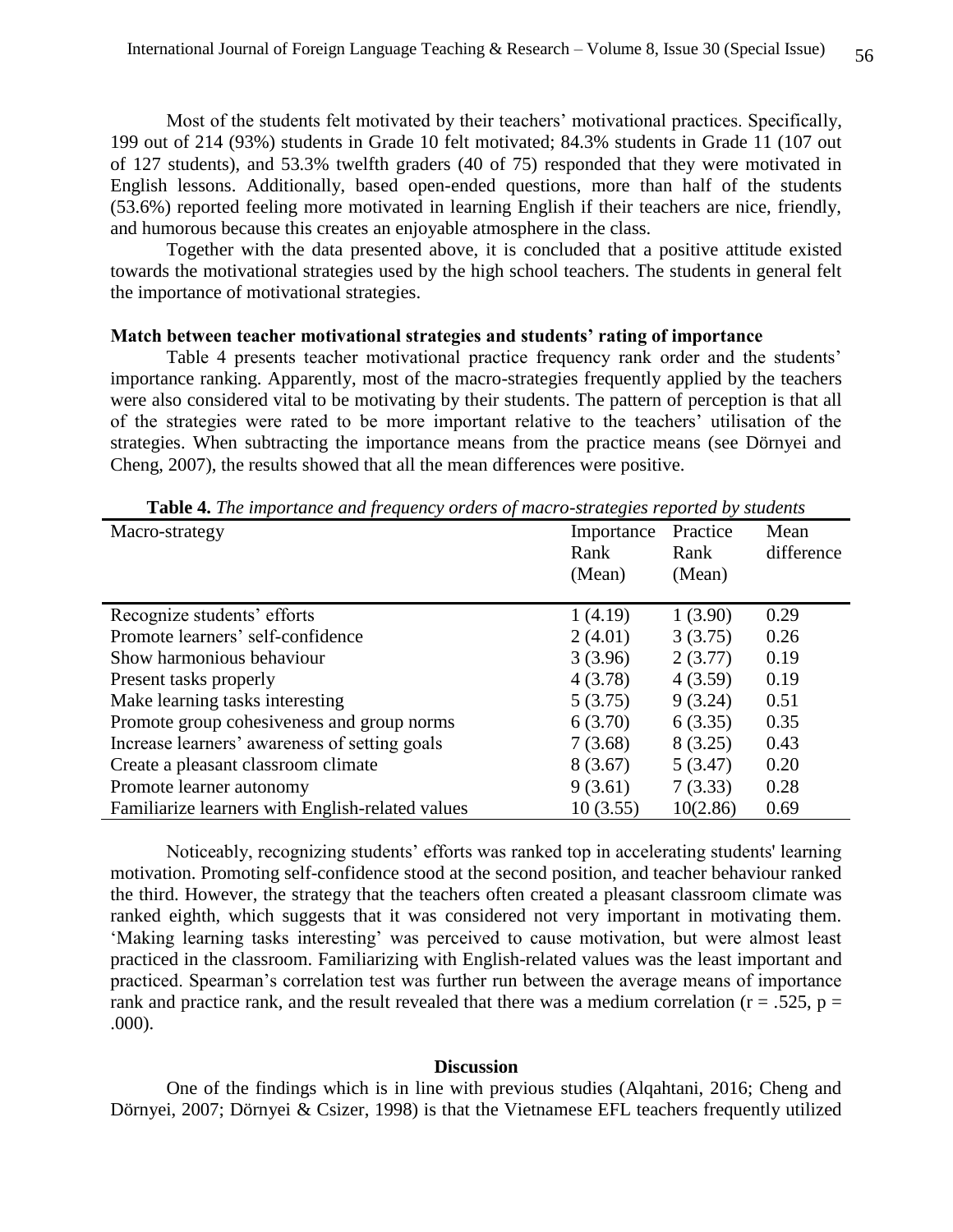macro-strategies such as teacher proper behaviour, self-confidence, an easy class atmosphere and proper task presentation. These strategies were also highly appreciated by the students. A significant difference was previously reported between teachers' use of motivational strategies and their students' preferences (Cho & Teo, 2013). However, overall in the current study, the teachers' motivational practice correlated with students' appreciation. This uncovers a similar pattern of perception to the one reported in previous studies in Hungary (Dörnyei & Cziser, 1998) and Taiwan (Cheng and Dörnyei, 2007). Together with these studies, the current one has confirmed that the most frequent motivational principles are proper teacher behaviour, recognition of students' efforts, encouragement of self-confidence, a pleasant classroom climate, and properly presented tasks. These strategies represent fundamental principles in language pedagogy and thus can be universally applied across teaching contexts to motivate language learners.

In particular, teacher proper behaviour proves to be the most crucial strategy across cultures. Further exploration of this macro-strategy revealed that 'Teacher shows enthusiasm for teaching English' was the most crucial strategy rated by the students. This result suggests that students appreciate and feel more motivated if teachers are enthusiastic and responsible, especially in regard to assisting less capable students in how to study English. Another noticeable finding is that recognition of student efforts was considered the most important, which is congruent with what was found in the Taiwanese context. Research in educational psychology suggests that Asian students place a high value on efforts when compared to their Western counterparts; that is, they believe they can work harder to accomplish better performance (e.g., Grant & Dweck, 2001), and thus their efforts need to be properly acknowledged. In stark contrast to this attitude, the North American students in Ruech et al.'s (2011) study perceived efforts as unimportant motivational practice because in American culture recognizing efforts is considered as the lack of ability. This difference reflects the cultural difference in learners' perceptions of motivational practice.

Familiarizing learners with English–related values and particularly inviting English speakers to class were not highly appreciated although these strategies, as suggested by Gardner (1985), could enhance learner integrative motivation, and was found to increase learners' motivation in the context of Ken State University (He, 2009). Like what was reported in Cheng and Dörnyei's study (2007), these strategies were underutilized. This is simply because few English native speakers were available in their areas. The teachers might lack cultural experiences abroad, and the assessment system in high schools nationwide focused on grammar and reading skills at the expense of communicative ability. Therefore, it is doubted that an emphasis on the significance of studying English for cultural understanding would drive Vietnamese students and others in similar EFL settings to learn the language. Promoting learner autonomy was both least used and perceived least important, which aligns with Cheng and Dörnyei (2007). But this finding greatly differs from that in previous studies in Arab Saudi and the Western part where teachers and students emphasize learner autonomy (Alqahtani, 2016; Dörnyei & Csizer, 1998; Ruech et al., 2011). We agree with Cheng and Dörnyei's (2007) explanation that in the Asian culture, learner autonomy may be conceptualized in a different way. Research on this in Vietnam (Nguyen, 2016) confirms that teachers' perceptions of learner autonomy leaned towards the ability and skills to cope with learning tasks, rather than the Western self-directed and choice-based learning.

Nevertheless, some slight differences existed between what the teachers expected and practiced, and students' preferences. One noteworthy observation from an open-ended question is that the students listed teachers' creation of a pleasant classroom climate as one of the strategies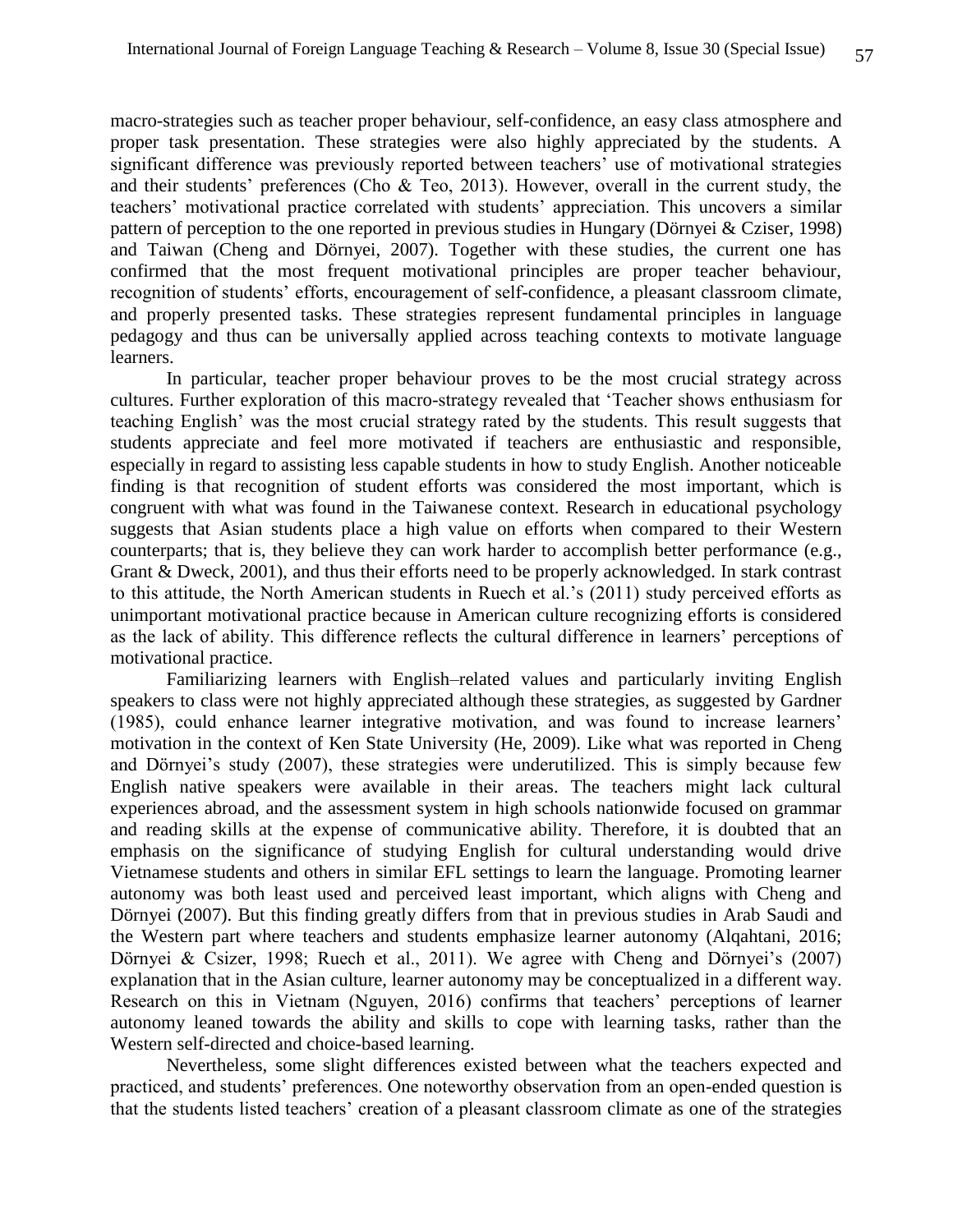that would motivate them in learning English, contrary to their low rating of its importance (the eighth rank). This implies that those strategies students consider to be crucial may necessarily entail a motivational force, and that those strategies teachers frequently use may not necessarily be highly motivating for students. The way a strategy is implemented could play a more significant role.

Games and songs as well as funny stories were additionally suggested by the students as the strategies that EFL teachers should use to motivate them in learning English. This was also recommended by Cho and Teo (2013) as a way to build an enjoyable classroom atmosphere. Moreover, giving bonus marks was a new motivational strategy suggested by the students, which was not found in any study before. This fact reflects the dominance of instrumental and extrinsic motivation and the learning-for-exam motivation that a majority of Vietnamese students hold.

The difference in students' attitudes towards the three strategies like promoting learner autonomy, creating a pleasant classroom climate, and providing stimulating tasks possibly indicates that the urban students take a more active approach, and are in favour of learner autonomy, focus on the classroom atmosphere as well as task presentation and implementation more than the rural students. This could also be due to the different exposures to opportunities for studying and using English, teachers' teaching methods that the students have experienced, and students' levels of proficiency (Gomathi, 2014).

The students in general were motivated by their teachers' use of strategies, but students' motivation reduced as they levelled up from Grade 10 to Grade 12. This result indicates that students' motivation could have diminished towards the end of high school education because the frequency of teachers' practices of motivational strategies reduced. The mean scores of teacher motivational practices decreased from Grade 10 ( $M = 3.40$ ) to Grade 12 ( $M = 3.27$ ). Both teachers' practices of motivational strategies and students' attitudes towards these strategies were changed probably because they adapted to the assessment to achieve the temporary goal, which is to pass the graduation exam, a widely recognized wash-back effect on teaching in Vietnam (Le & Barnard, 2009).

Despite the limitations of the study which involve a non-representative sample and qualitative data, which reduces the level of generalizability and depth, the major findings have some useful implications. First, the study confirmed that some strategies may transcend cultures, and therefore provide the fundamental principles for classroom practice, and that, however, differences in the cultural contexts may impact motivational practice and participants' perceptions. Second, findings of this study are significant, considering the positive relationship between teachers' use of motivational strategies and students' attitudes towards these strategies. English learning can be better achieved by boosting students' motivation and that motivation can be enhanced by teachers' use of motivational strategies. Vietnamese high school teachers should attend to the motivational strategies which are appreciated by students. Strategies affecting their identity such as recognizing their efforts together with keeping a harmonious attitude towards the students are highly appreciated. Monitoring students' progress and rewarding their success in time as well as teaching them how to study English effectively should be also the focus of attention. It is further suggested that teachers use more language games and songs, be creative in designing and delivering tasks, and actively provide students with opportunities to get bonus marks. Finally, teachers should actively reflect on their selection of motivational strategies so as to adapt to students' preferences. It is expected that a match between teacher motivational practice and students' appreciation will drive students' motivation for learning English.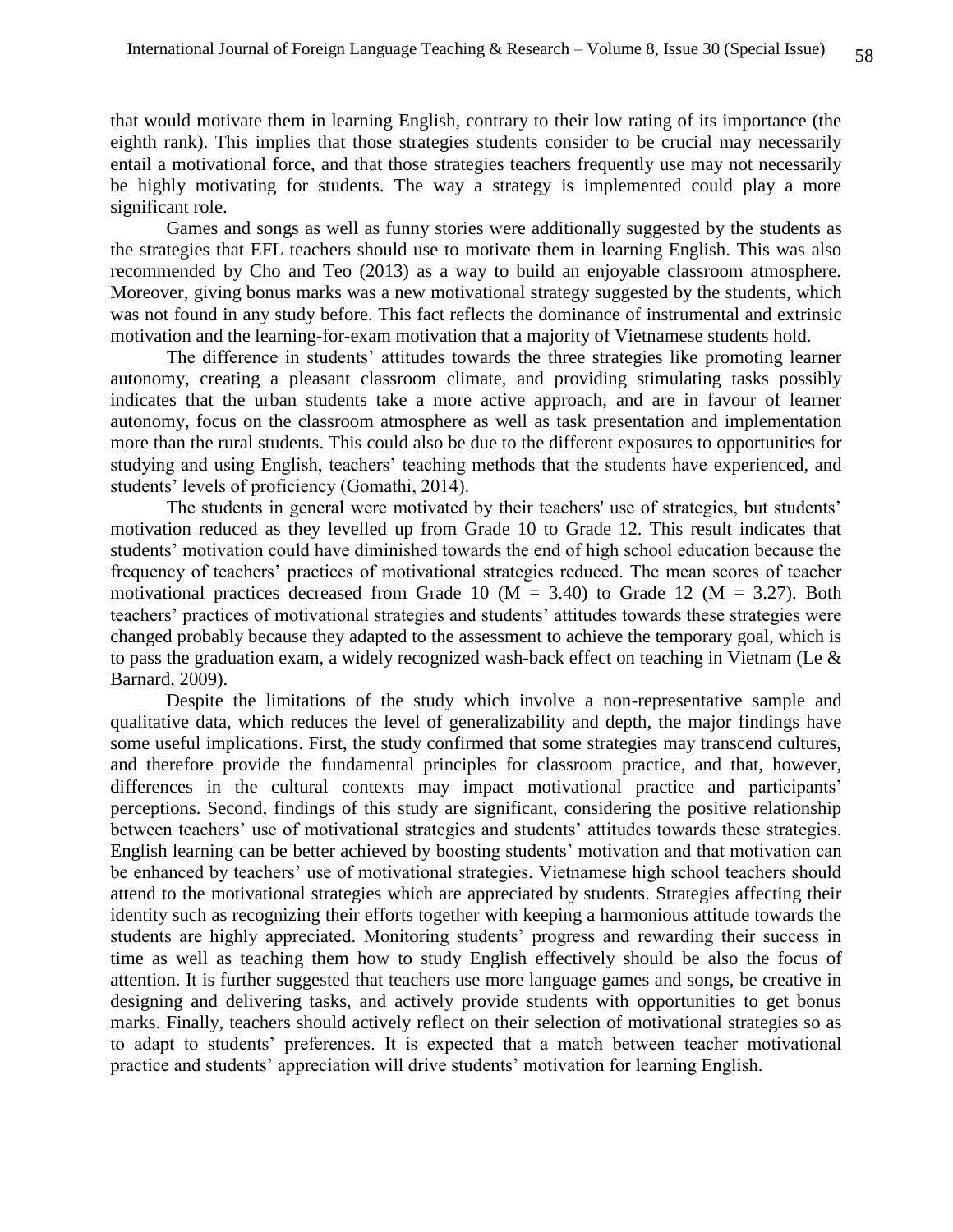#### **Conclusions**

This study provides further evidence from the student perspective to conclude that motivational strategies are vital measures for increasing student motivation. Some strategies have the universal potential as they reflect the nature of learning, while others could be less effective due to cultural differences, and thus can be selectively applied. As students play the central role in their learning process, the teacher should select appropriate strategies to increase students' intrinsic motivation. This could be an effective approach to enhancing the quality of teaching and learning English in the current context and other similar ones. Future research in similar settings could delve into the way teachers use specific strategies in the classroom, and its impact on students' motivation. Examining how cultural values or practices impact students' perceptions regarding effective language learning strategies, including motivational strategies.

#### **References**

Alqahtani, S.M.A. (2016). Motivational strategies and EFL teachers' perceptions: A Saudi survey. *Theory and Practice in Language Studies, 6*(4), 663-674. DOI: http://dx.doi.org/10.17507/tpls.0604.02

Alrabai, F. (2016). The effects of teachers' in-class motivational intervention on learners' EFL achievement. *Applied Linguistics*, *37*(3), 307-333. DOI:https://doi .org/10. 1093/ applin/ amu021

Alshehri, E. & Etherington, S. (2017). Motivational strategies: The perceptions of EFL teachers and students in the Saudi higher education context. *International Journal of English Language Education, 5*(2), 46-82*.*

Bernaus, M., & Gardner, R.C. (2008). Teacher motivation strategies, student perceptions, student motivation, and English achievement. *Modern Language Journal 92*(3), 387-401.

Cheng, H., & Dörnyei, Z. (2007). The use of motivational strategies in language instruction: The case of EFL teaching in Taiwan. *Innovation in Language Learning and Teaching, 1*, 153–174. doi: 10.2167/illt048.0

Cho, E.Y., & Teo, A. (2013). EIL teachers' motivational strategies and students' preference in the Deep Southern Part of Thailand. *International Journal of English Language Education*, 2(1), 15-31. doi:10.5296/ijele.v2i1.4418

Dörnyei, Z. (1994). Motivation and motivating in the foreign language classroom. *The Modern Language Journal, 78* (3), 273-284. doi: 10.1111/j.1540-4781.1994.tb02042.x

Dörnyei, Z. (1998). Motivation in second and foreign language learning. *Language teaching, 31*(03), 117-135. doi:10.1017/S026144480001315X

Dörnyei, Z. (2001a). Teaching and researching motivation. Harlow: Pearson Education Limited.

Dörnyei, Z. (2001b). Motivational strategies in the language classroom. Cambridge: Cambridge University Press.

Dörnyei, Z., & Csizér, K. (1998). Ten Commandments for motivating language learners: results of an empirical study. *Language Teaching Research, 2*(3), 203-229. doi: *10.1177/136216889800200303*

Dörnyei, Z & Otto, I. (1998). Motivation in action: A process model of L2 motivation. *Working Papers in Applied Linguistics, 4*, 43-69. London: Thames Valley University.

Ellis, G. (1996). How culturally appropriate is the communicative approach? *ELT Journal, 50*(3), 213-218.

Gardner, R.C. (1985). *Social psychology and second language learning: The role of attitudes and motivation*. Maryland, USA: Edward Arnold.